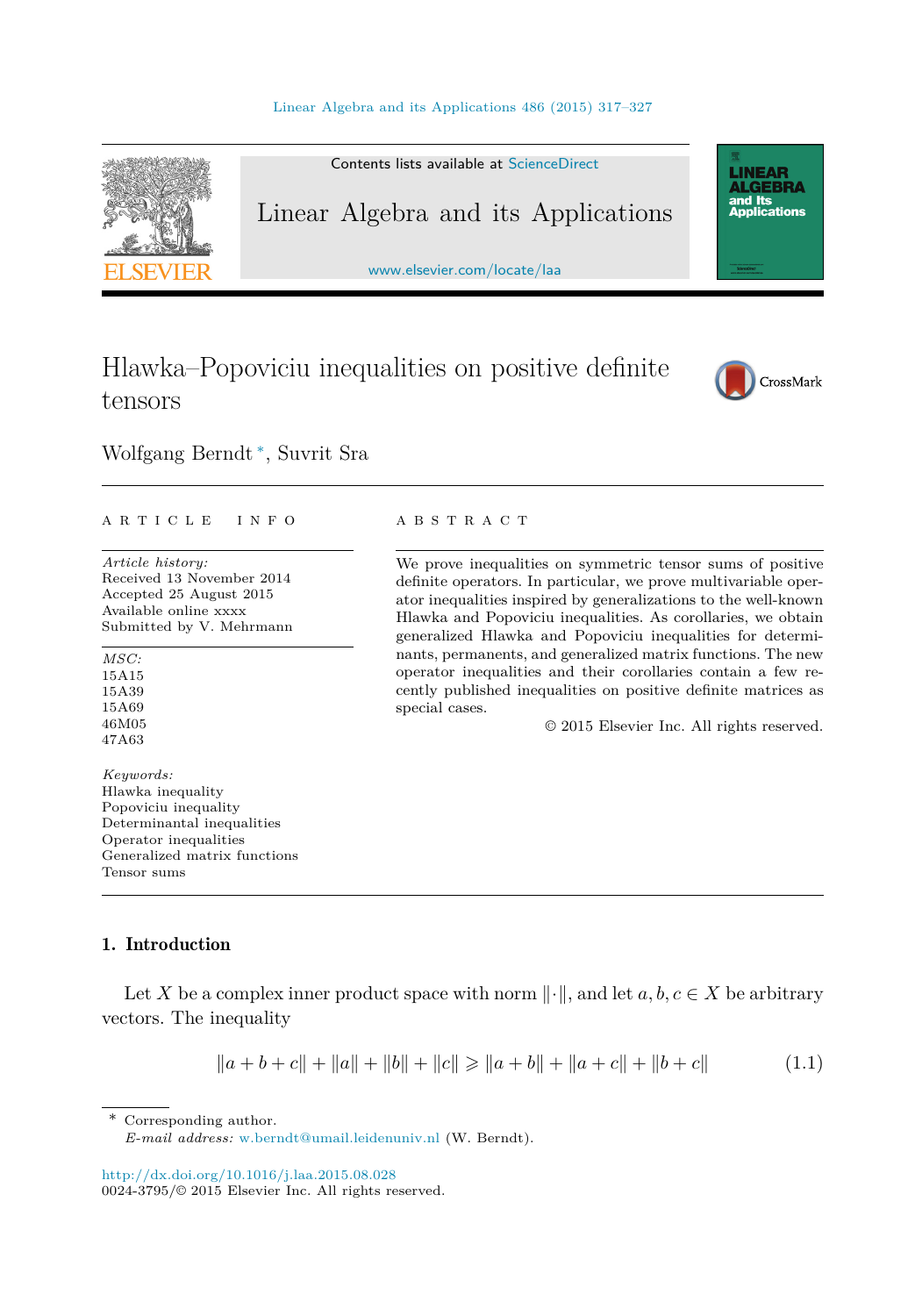is known as *Hlawka's inequality*. It seems to have appeared first in a paper of Hor-nich [\[7\]](#page-10-0) (who credits the proof to Hlawka). Several proofs are known, see e.g. [14, [p. 100\]](#page-10-0) or  $[13, pp. 171-172]$ . This inequality has witnessed a long series of investigations and generalizations—we refer the reader to the recent work of Fechner [\[5\]](#page-10-0) for an excellent summary of related work as well as a substantial list of references. Fechner himself considers the *functional Hlawka inequality*

$$
f(a+b+c) + f(a) + f(b) + f(c) \ge f(a+b) + f(a+c) + f(b+c), \tag{1.2}
$$

and studies real valued functions  $f$  on an abelian group  $(A, +)$  that satisfy  $(1.2)$ .

To our knowledge, all authors who previously published Hlawka type inequalities limited their attention to inequalities over the reals. In contrast, we study "operator Hlawka inequalities," so that instead of the total order on the reals, we consider the Löwner partial order  $\gg$  on Hermitian positive definite matrices or operators. As a consequence, we are able to recover as corollaries several Hlawka type inequalities for scalar valued matrix functions known as "generalized matrix functions," which include the determinant and permanent as special cases. Observe also the resemblance between (1.2) and *Popoviciu's inequality* (1.3), which states for a convex function *f* on a real interval *I* and  $a, b, c \in I$  that

$$
3f\left(\frac{a+b+c}{3}\right) + f(a) + f(b) + f(c) \ge 2\left(f\left(\frac{a+b}{2}\right) + f\left(\frac{a+c}{2}\right) + f\left(\frac{b+c}{2}\right)\right). \tag{1.3}
$$

In fact, this resemblance will allow us to obtain some operator Popoviciu inequalities. After having submitted this paper, it was brought to the authors' attention that some results of the paper are also obtained independently in [\[2\].](#page-10-0)

### *Notation and background*

Throughout this paper, matrices and tensors are denoted by upper case letters. Unless otherwise specified, all matrices are assumed to be of same size (say  $m \times m$ ), self-adjoint and positive (semi)definite. The operator inequality  $A \geq B$  denotes the Löwner partial order, meaning that  $A - B \ge 0$  is positive definite. Wherever multiplication is used, we mean tensor products (though unusual, we use this notation for aesthetic reasons to keep the "visual burden" of our proofs low); thus for arbitrary matrices *A*, *B*:

$$
A^{p} \equiv A^{\otimes p} = A \otimes A \otimes \cdots \otimes A \quad (p \text{ times})
$$
  

$$
A^{p} B^{q} \equiv (A^{\otimes p}) \otimes (B^{\otimes q}) \qquad \text{(integers } p, q).
$$

Note that this multiplication is noncommutative, so  $AB \neq BA$ .

We write  $[n]$  to denote the set  $\{1, 2, \ldots, n\}$  and  $[n\setminus k]$  to denote the set  $[n] \setminus \{k\}.$ For some indices, we use MATLAB notation, e.g. the form  $i = 1 : 2 : 2k - 1$  meaning that *i* increases in steps of 2, taking on only the values  $1, 3, 5, \ldots, 2k - 1$ .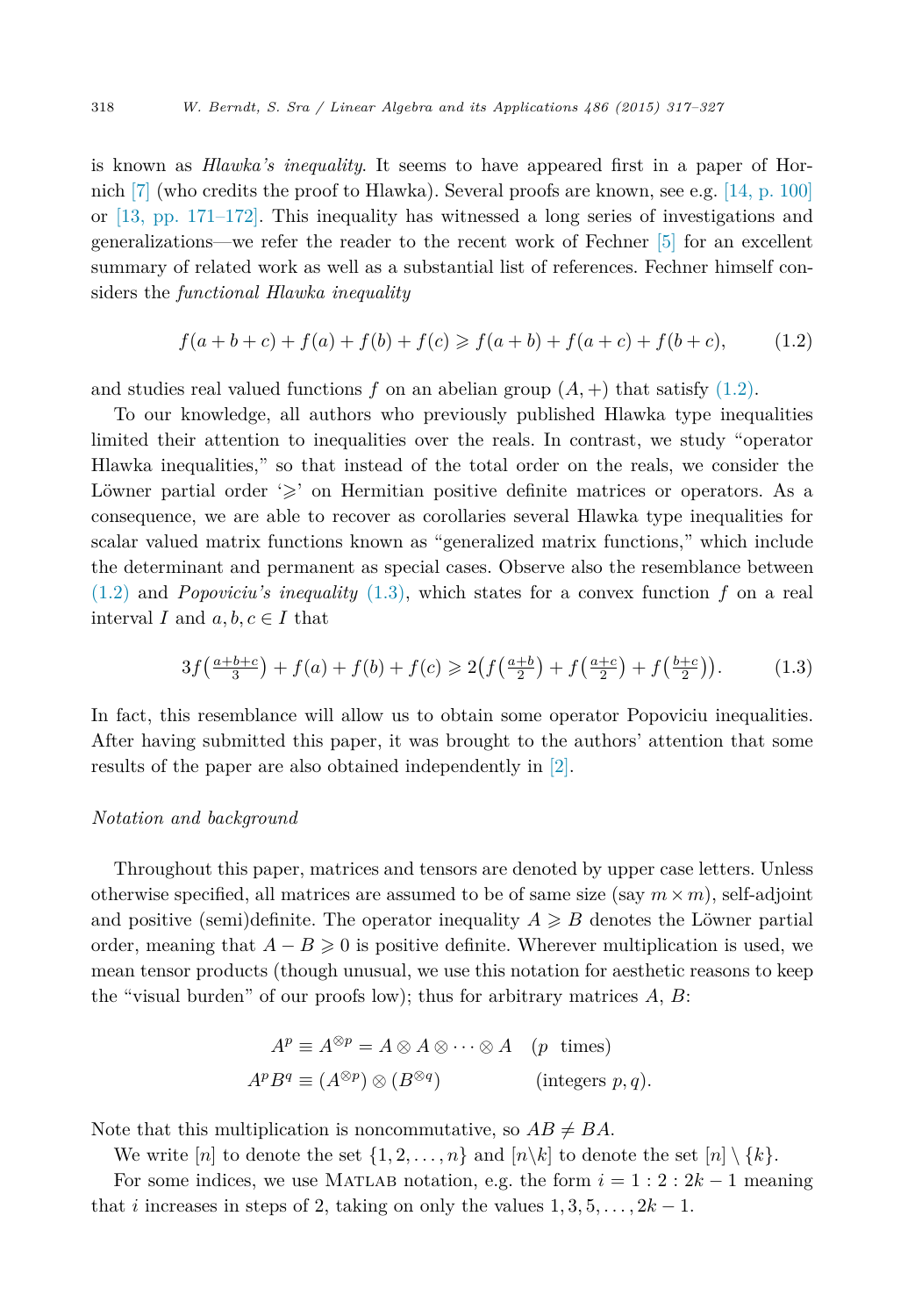<span id="page-2-0"></span>Since the entire paper relies extensively on elementary properties of Kronecker (tensor) products, let us briefly recall these below.

Proposition 1.1. *Let A, B, C, D be positive definite operators. Then,*

(i)  $AB ≡ A \otimes B$  *is also positive definite* 

(ii) If  $A \geq B$  and  $C \geq D$  then  $AC \geq BD$ 

(iii)  $A(B+C) = AB + AC$ ,  $(A+B)C = AC + BC$ 

 $(iv)$   $(A + B)^p \geqslant A^p + B^p$  for all  $p \in \mathbb{N}$ .

# 2. Hlawka type inequalities for three operators

With this background we are ready to prove our first operator Hlawka inequality.

**Theorem 2.1.** Let  $A, B, C$  be positive definite operators. Then for each integer  $p \geqslant 1$ ,

$$
(A + B + C)^{p} + A^{p} + B^{p} + C^{p} \ge (A + B)^{p} + (A + C)^{p} + (B + C)^{p}.
$$
 (2.1)

**Proof.** The case  $p = 1$  is trivial and holds with equality. Unsurprisingly, for  $p = 2$  we again have equality, since both sides expand to

$$
2(A^2 + B^2 + C^2) + AB + BA + AC + CA + BC + CB.
$$

We prove the general claim by induction. Assume therefore that  $(2.1)$  holds for some integer  $p \geqslant 2$ . Then,

$$
(A + B + C)^{p+1} = (A + B + C)^p (A + B + C)
$$
  
\n
$$
\geq ((A + B)^p + (A + C)^p + (B + C)^p - A^p - B^p - C^p) (A + B + C)
$$
  
\n
$$
= (A + B)^{p+1} + (A + C)^{p+1} + (B + C)^{p+1}
$$
  
\n
$$
- A^{p+1} - B^{p+1} - C^{p+1} + \mathcal{T},
$$

where the inequality follows from the induction hypothesis. The term  $\mathcal T$  is defined as

$$
\mathcal{T} = (A + B)^p C + (A + C)^p B + (B + C)^p A - A^p (B + C) - B^p (A + C) - C^p (A + B).
$$

It remains to show that  $\mathcal{T} \geqslant 0$ . But this follows immediately upon applying the superadditivity inequality Proposition 1.1(iv) to the first three terms of  $\mathcal T$  and canceling. Thus, inequality  $(2.1)$  is proved.  $\Box$ 

Theorem 2.1 yields the following result of Tie et al. [17, [Lemma 2.2\]](#page-10-0) as a corollary. (Note that the inequality [\(2.2\)](#page-3-0) is called *strong superadditivity* of tensor products; readers familiar with combinatorics may recognize it as *supermodularity*.)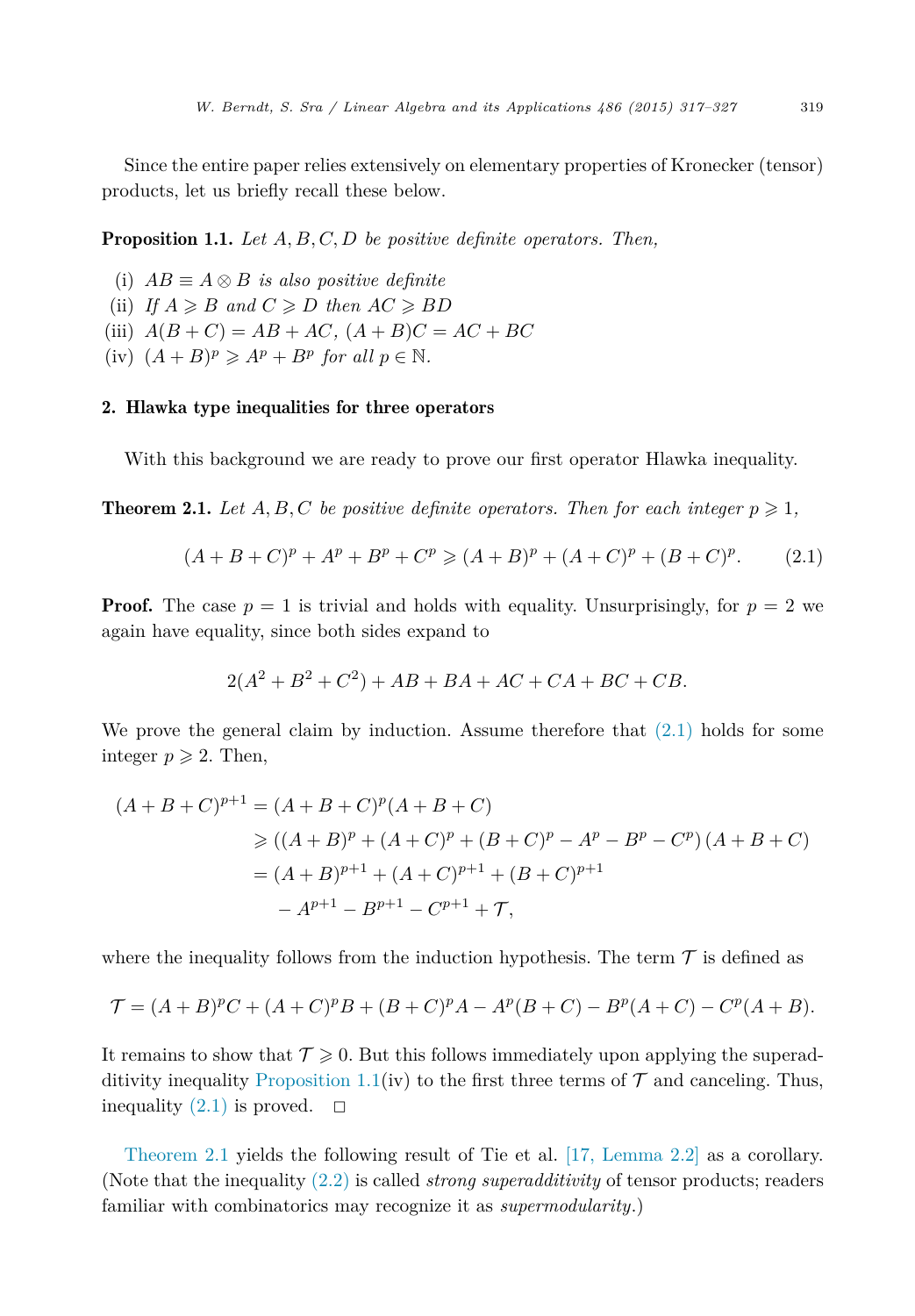**Corollary 2.2.** Let  $A, B, C$  be positive definite operators. Then for each integer  $p \geqslant 1$ ,

$$
(A + B + C)^p + A^p \ge (A + B)^p + (A + C)^p.
$$
 (2.2)

**Proof.** Immediate upon combining [Proposition 1.1\(](#page-2-0)iv) with inequality [\(2.1\).](#page-2-0)  $\Box$ 

Using the operator inequality  $(2.1)$  and restricting to suitable symmetry classes, we can obtain Hlawka inequalities for determinants, permanents, and immanants. This line of thought is well known in matrix analysis, see e.g.  $[1, p. 114]$  $[1, p. 114]$  and also  $[15]$ .

Specifically, let *G* be a subgroup of the symmetric group  $\mathfrak{S}_m$  on *m* letters, and let *χ* be an irreducible character of *G*. The *G*-*immanant* (also known as *generalized matrix function* [\[11,12\]\)](#page-10-0) of an arbitrary  $m \times m$  complex matrix X is defined as

$$
d_{\chi}^{G}(X) := \sum_{\sigma \in G} \chi(\sigma) \prod_{i=1}^{m} a_{i,\sigma(i)}.
$$
\n(2.3)

When  $G = \mathfrak{S}_m$  and  $\chi(\sigma) = \text{sgn}(\sigma)$  we have  $d_{\chi}^G(X) = \det(X); \chi(\sigma) \equiv 1$  yields the permanent, while other choices yield immanants [\[11\].](#page-10-0) Using arguments from multilinear algebra (e.g., [\[11,8\]\)](#page-10-0), it can be shown [11, [p. 126\]](#page-10-0) that there exists a matrix  $Z_{G,\chi}$  such that

$$
d_{\chi}^{G}(X) = Z_{G,\chi}^{*}(\otimes^{m} X)Z_{G,\chi}.
$$
\n(2.4)

Using representation (2.4) and [Theorem 2.1](#page-2-0) we then obtain the following corollary.

**Corollary 2.3.** Let  $A, B, C$  be positive definite, and let  $d_{\chi}^{G}$  be as defined by (2.3). Then,

$$
d_{\chi}^{G}(A+B+C) + d_{\chi}^{G}(A) + d_{\chi}^{G}(B) + d_{\chi}^{G}(C) \ge d_{\chi}^{G}(A+B) + d_{\chi}^{G}(A+C) + d_{\chi}^{G}(B+C).
$$
\n(2.5)

**Proof.** Congruence preserves Löwner partial order, so we use  $(2.4)$  and  $(2.1)$  and conclude.  $\Box$ 

Remark 2.4. The recent strong superadditivity result of Paksoy et al. [15, [Theorem 3.2\]](#page-10-0) for three matrices follows by combining  $(2.4)$  with Corollary 2.3 and [Proposition 1.1\(](#page-2-0)iv).

Remark 2.5. M. Lin brought to our notice his very recent result that establishes inequality  $(2.5)$  for the special case of determinants  $[9]$ . His proof uses only elementary methods, is entirely different from our approach, and is of instructive value.

### 3. A multivariable tensor Hlawka inequality

It turns out that the above results can be obtained as corollaries of a more general operator inequality involving *n* positive definite matrices. Before considering this more

<span id="page-3-0"></span>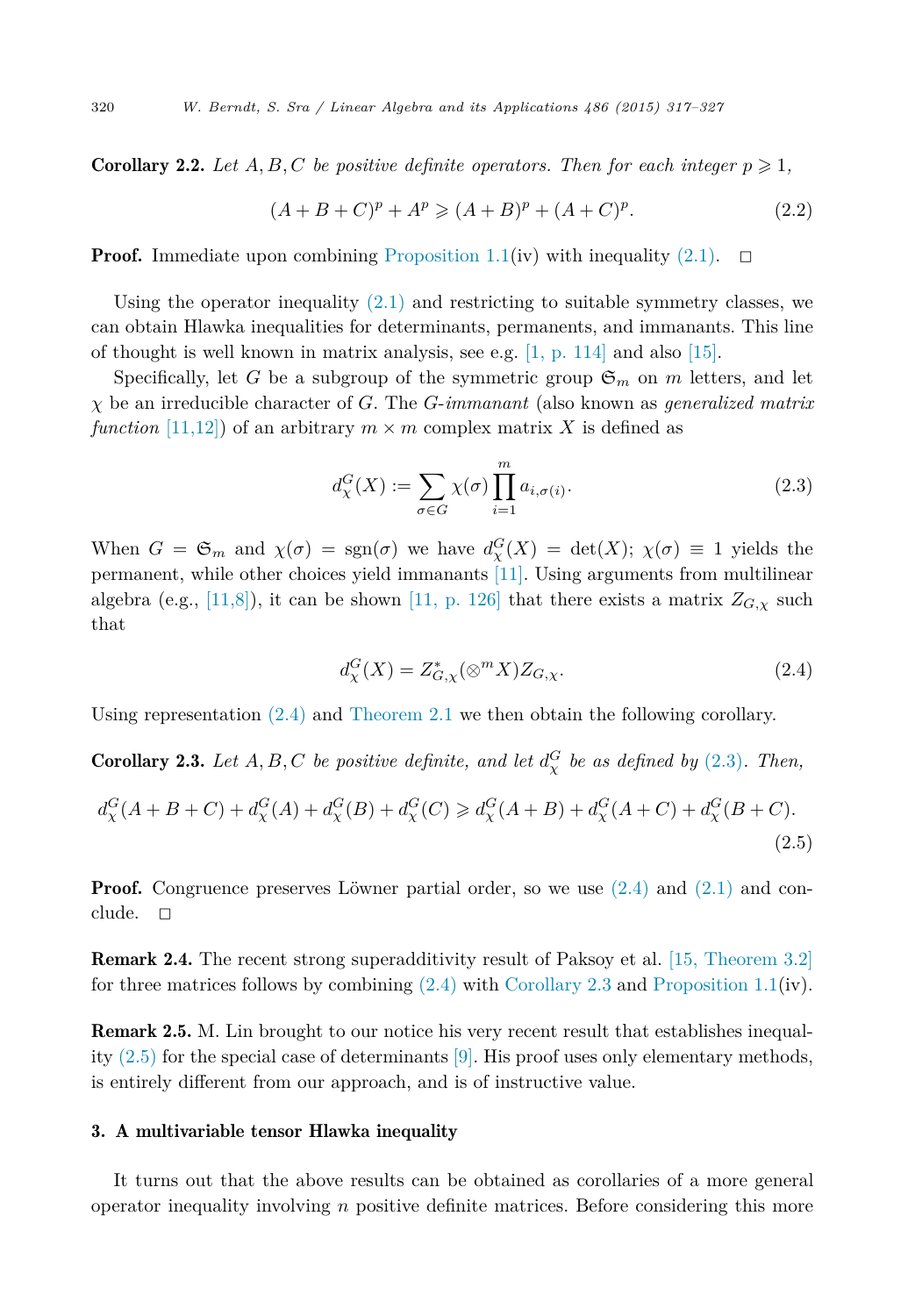<span id="page-4-0"></span>general inequality, let us mention a Hlawka type inequality that was conjectured by the first named author, which originally inspired this paper.

**Conjecture 3.1** *(Berndt). For*  $n \geq 3$ *, let*  $A_1, \ldots, A_n$  *be positive definite; for each*  $k =$  $1, \ldots, n$ , *let*  $s_k$  *be the* elementary symmetric determinantal polynomial

$$
s_k := \sum_{1 \leq i_1 < i_2 < \dots < i_k \leq n} \det(A_{i_1} + \dots + A_{i_k}).
$$

*Then, the following generalization of the Hlawka inequality holds:*

$$
s_n + s_{n-2} + \dots \ge s_{n-1} + s_{n-3} + \dots
$$
\n(3.1)

Inequality (3.1) may come as a surprise to those who study Hlawka type inequalities. Indeed, Freudenthal  $[6]$  considered generalizing the basic norm inequality  $(1.1)$  to a form similar to (3.1). Specifically, he asked whether for *n* vectors  $a_1, \ldots, a_n$  the inequality

$$
\sum_{i=1}^{n} ||a_i|| - \sum_{i < j} ||a_i + a_j|| + \dots + (-1)^{n-1} ||a_1 + \dots + a_n|| \geq 0
$$

holds. According to Mitrinović [13, p. [174\],](#page-10-0) this inequality was shown to be false for  $n \geq 4$  by W.A.J. Luxemburg. Nevertheless, other multivariable generalizations do hold, among which the following seems to be of the most general kind:

**Proposition 3.2.** *(See* [16, *[Corollary 3.5\].](#page-10-0))* Let *H be a* metric space,  $n \ge 3$  and  $k \in$  $\{2,\ldots,n\}$ *. Then for all*  $a_1,\ldots,a_n \in H$ ,

$$
\sum_{1 \leq i_1 < i_2 < \dots < i_k \leq n} \|a_{i_1} + \dots + a_{i_k}\| \leq \binom{n-2}{k-1} \sum_{i=1}^n \|a_i\| + \binom{n-2}{k-2} \left\| \sum_{i=1}^n a_i \right\|.
$$

We now proceed to show that for positive operators a multivariable Hlawka type inequality does hold. Combined with representation [\(2.4\),](#page-3-0) it then implies not only the determinantal inequality (3.1) but also its *G*-immanant version.

For positive integers  $k, n, p$  with  $k \leq n$  define the following symmetric tensor sums:

$$
S_{k,[n]}^p := \sum_{I \subseteq [n], |I| = k} \left(\sum_{i \in I} A_i\right)^p. \tag{3.2}
$$

The main result of this paper is the following theorem.

**Theorem 3.3.** Let  $n \geq 3$  and  $A_1, \ldots, A_n \geq 0$ . Then, for  $p \in \mathbb{N}$  the operator inequality

$$
S_{n,[n]}^p + S_{n-2,[n]}^p + \cdots \geqslant S_{n-1,[n]}^p + S_{n-3,[n]}^p + \cdots
$$
\n(3.3)

*holds.*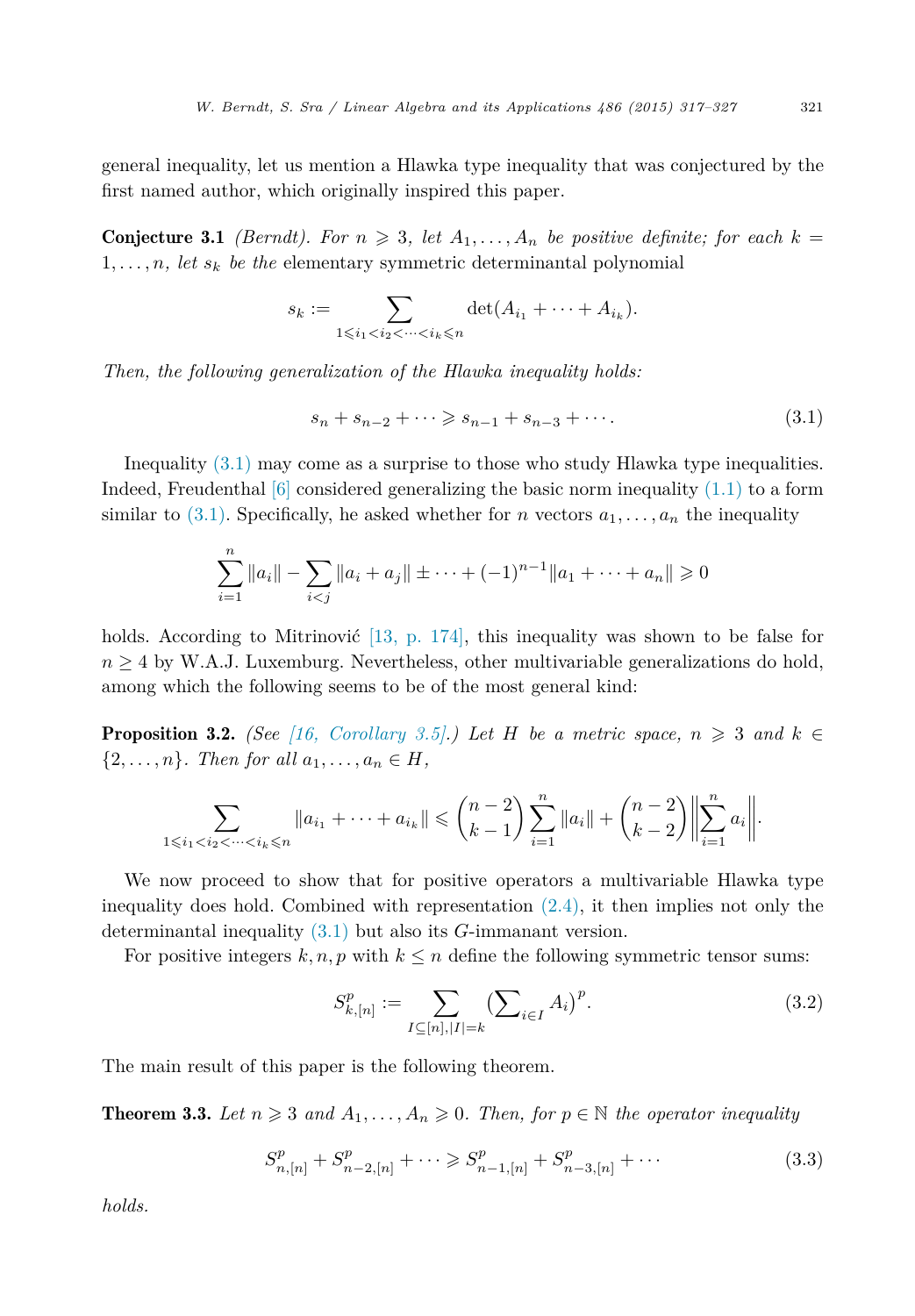**Proof.** We prove the claim (call it  $C_{n,p}$ ) by induction on *n*. For  $n = 3$ ,  $C_{3,p}$  is the Hlawka inequality established by [Theorem 2.1.](#page-2-0) Fix  $n \geq 4$  and suppose we have proved  $C_{n-1,p}$ for all *p*. We first assume that *n* is even (the argument for odd *n* will be similar).

We now perform an induction on  $p$ . For  $p = 1$ , the claim clearly holds as both sides of  $(3.3)$  are equal. Assume therefore that the claim holds up to some integer  $p-1$ . Thus,

$$
S_{n,[n]}^{p-1} + S_{n-2,[n]}^{p-1} + \cdots + S_{2,[n]}^{p-1} \geq S_{n-1,[n]}^{p-1} + S_{n-3,[n]}^{p-1} + \cdots + S_{1,[n]}^{p-1}.
$$

Multiplying (i.e., taking tensor products) both sides by  $(A_1 + \cdots + A_n)$  on the right and using Proposition  $1.1(ii)$ , we obtain

$$
\sum_{j=2:2:n} S_{j,[n]}^p + \mathcal{L} \ge \sum_{j=1:2:n-1} S_{j,[n]}^p + \mathcal{R},
$$

where  $\mathcal L$  and  $\mathcal R$  denote the respective mixed terms. The claim  $C_{n,p}$  will be proved if we show that  $R \geqslant C$ . Details follow below.

An easy rearrangement of the respective terms shows that

$$
\mathcal{L} = \sum_{\substack{I \subset [n] \\ |I| = n-2}} \left( \sum_{i \in I} A_i \right)^{p-1} \left( \sum_{i \notin I} A_i \right) + \dots + \sum_{\substack{I \subset [n] \\ |I| = 2}} \left( \sum_{i \in I} A_i \right)^{p-1} \left( \sum_{i \notin I} A_i \right)
$$
\n
$$
\mathcal{R} = \sum_{\substack{I \subset [n] \\ |I| = n-1}} \left( \sum_{i \in I} A_i \right)^{p-1} \left( \sum_{i \notin I} A_i \right) + \dots + \sum_{k=1}^n A_k^{p-1} \left( \sum_{i \neq k} A_i \right)
$$
\n(3.4)

Note that the main sums in  $\mathcal L$  and  $\mathcal R$  are only over even and odd sized subsets, respectively.

The key to the proof is the following regrouping of  $(3.4)$ , which reveals the underlying inductive structure:

$$
\mathcal{R} = \left(\sum_{i \in [n \setminus n]} A_i\right)^{p-1} A_n + \left(\sum_{\substack{I \subset [n \setminus n] \\ |I| = n-3}} (\sum_{i \in I} A_i)^{p-1}\right) A_n + \dots + \left(\sum_{\substack{I \subset [n \setminus n] \\ I = \{i\}}} A_i^{p-1}\right) A_n
$$
  
+ 
$$
\left(\sum_{i \in [n \setminus n-1]} A_i\right)^{p-1} A_{n-1} + \left(\sum_{\substack{I \subset [n \setminus n-1] \\ |I| = n-3}} (\sum_{i \in I} A_i)^{p-1}\right) A_{n-1} + \dots
$$
  
+ 
$$
\left(\sum_{\substack{I \subset [n \setminus n-1] \\ I = \{i\}}} A_i^{p-1}\right) A_{n-1}
$$
  
+ 
$$
\dots + \left(\sum_{\substack{I \subset [n \setminus 1] \\ |I| = n-3}} A_i\right)^{p-1} A_1 + \left(\sum_{\substack{I \subset [n \setminus 1] \\ |I| = n-3}} (\sum_{i \in I} A_i)^{p-1}\right) A_1 + \dots + \left(\sum_{\substack{I \subset [n \setminus 1] \\ |I| = \{i\}}} A_i^{p-1}\right) A_1,
$$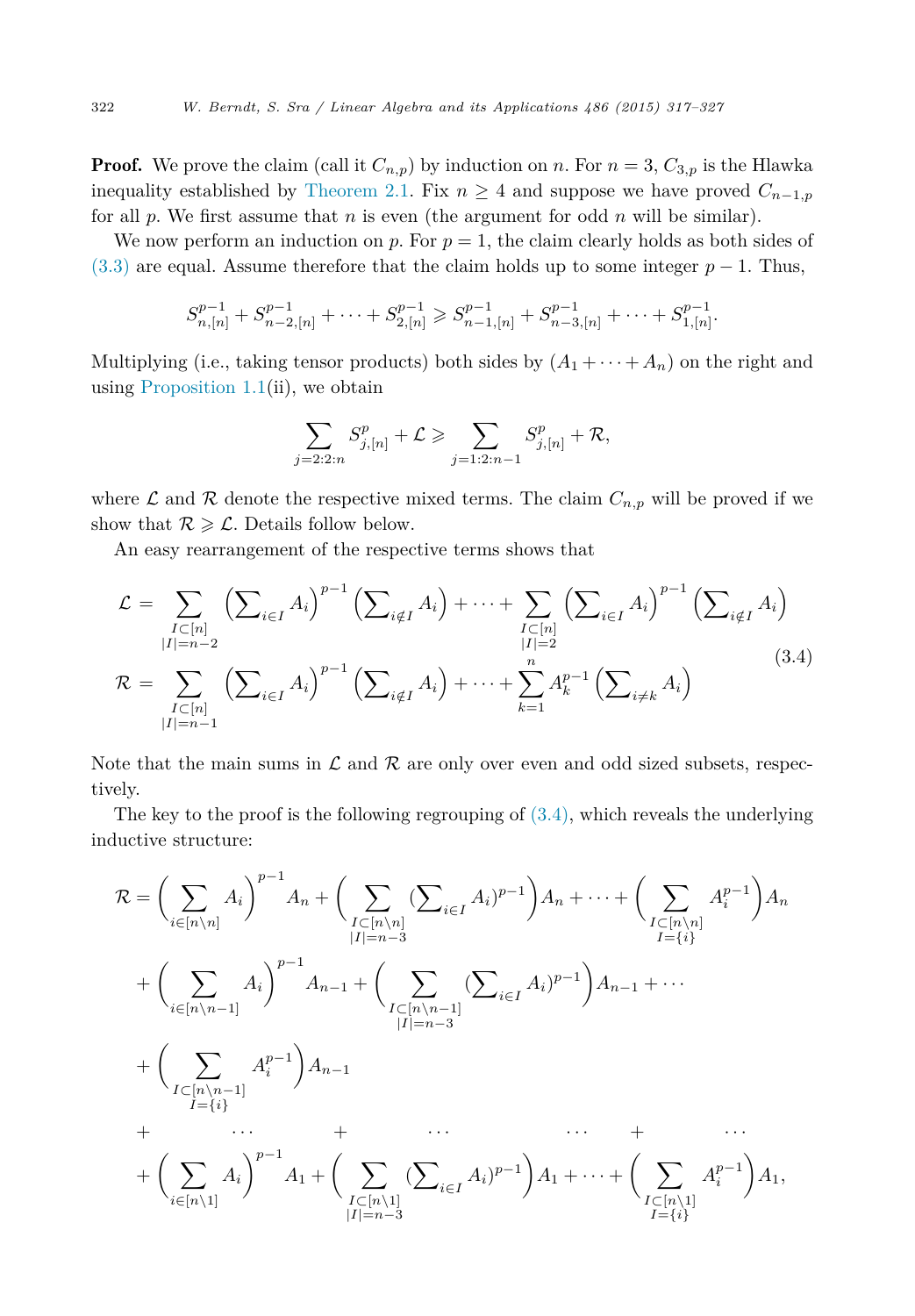and

$$
\mathcal{L} = \left(\sum_{\substack{I \subset [n \setminus n] \\ |I| = n-2}} A_i\right)^{p-1} A_n + \left(\sum_{\substack{I \subset [n \setminus n] \\ |I| = n-4}} (\sum_{i \in I} A_i)^{p-1}\right) A_n + \dots + \left(\sum_{\substack{I \subset [n \setminus n] \\ |I| = 2}} A_i^{p-1}\right) A_n
$$
  
+  $\dots$   
+  $\left(\sum_{\substack{I \subset [n \setminus 1] \\ |I| = n-2}} A_i\right)^{p-1} A_1 + \left(\sum_{\substack{I \subset [n \setminus 1] \\ |I| = n-4}} (\sum_{i \in I} A_i)^{p-1}\right) A_1 + \dots + \left(\sum_{\substack{I \subset [n \setminus 1] \\ |I| = 2}} A_i^{p-1}\right) A_1.$ 

The above expressions may be more succinctly written as

$$
\mathcal{R} = \Big( \sum_{j=1:2:n-1} S_{j,[n\backslash n]}^{p-1} \Big) A_n + \Big( \sum_{j=1:2:n-1} S_{j,[n\backslash n-1]}^{p-1} \Big) A_{n-1} + \dots + \Big( \sum_{j=1:2:n-1} S_{j,[n\backslash 1]}^{p-1} \Big) A_1
$$
  

$$
\mathcal{L} = \Big( \sum_{j=2:2:n-2} S_{j,[n\backslash n]}^{p-1} \Big) A_n + \Big( \sum_{j=2:2:n-2} S_{j,[n\backslash n-1]}^{p-1} \Big) A_{n-1} + \dots + \Big( \sum_{j=2:2:n-2} S_{j,[n\backslash 1]}^{p-1} \Big) A_1.
$$

For each pair of corresponding terms between  $\mathcal R$  and  $\mathcal L$ , we can apply the statement  $C_{n-1,p-1}$  because each set  $[n\setminus k]$  is of size  $n-1$ . So we conclude that  $R \geqslant \mathcal{L}$ .

If *n* is odd, the only difference is in the indices of the summations, which now run over  $j = 1 : 2 : n - 2$  for  $\mathcal L$  and  $j = 2 : 2 : n - 1$  for  $\mathcal R$ . We conclude again that  $\mathcal R \geqslant \mathcal L$ , finishing the proof.  $\square$ 

#### Corollary 3.4. *[Conjecture 3.1](#page-4-0) is true.*

**Proof.** Recall that for an  $m \times m$  matrix *A*,  $det(A) = \wedge^m A$ , where  $\wedge$  denotes the usual (Grassmann) exterior product. Moreover, there exists a matrix *Z* such that  $∧<sup>m</sup>A = Z<sup>*</sup>(A<sup>⊗m</sup>)Z$ . Since congruence preserves Löwner order, setting *p* = *m* in [\(3.3\)](#page-4-0) and transforming with *Z*, we immediately obtain inequality  $(3.1)$ .  $\Box$ 

Using the argument of Corollary 3.4 along with [\(2.4\),](#page-3-0) we obtain a more general result.

Corollary 3.5. *[Conjecture 3.1](#page-4-0) is true even when determinants are replaced by G-immanants.*

We note in passing that even more is true: Combining [Theorem 3.3](#page-4-0) with the proof technique of [\[10\]](#page-10-0) we can obtain a block-matrix version of inequality [\(3.3\).](#page-4-0) Specifically, for  $1 \leq i \leq m$  let  $\mathbf{A}_i = [(A_i)_{pq}]_{p,q=1}^m \geq 0$  be positive definite block matrices comprised of  $d \times d$  complex matrices  $(A_i)_{pq}$ . Define  $d_{\chi}^G(A) := [d_{\chi}^G(A_{pq})]_{p,q=1}^m$  for a block matrix *A*. Then, Corollary 3.5 holds in its "completely positive" incarnation applied to a collection of block matrices  $A_1, \ldots, A_n$ . We leave the details as an exercise for the interested reader.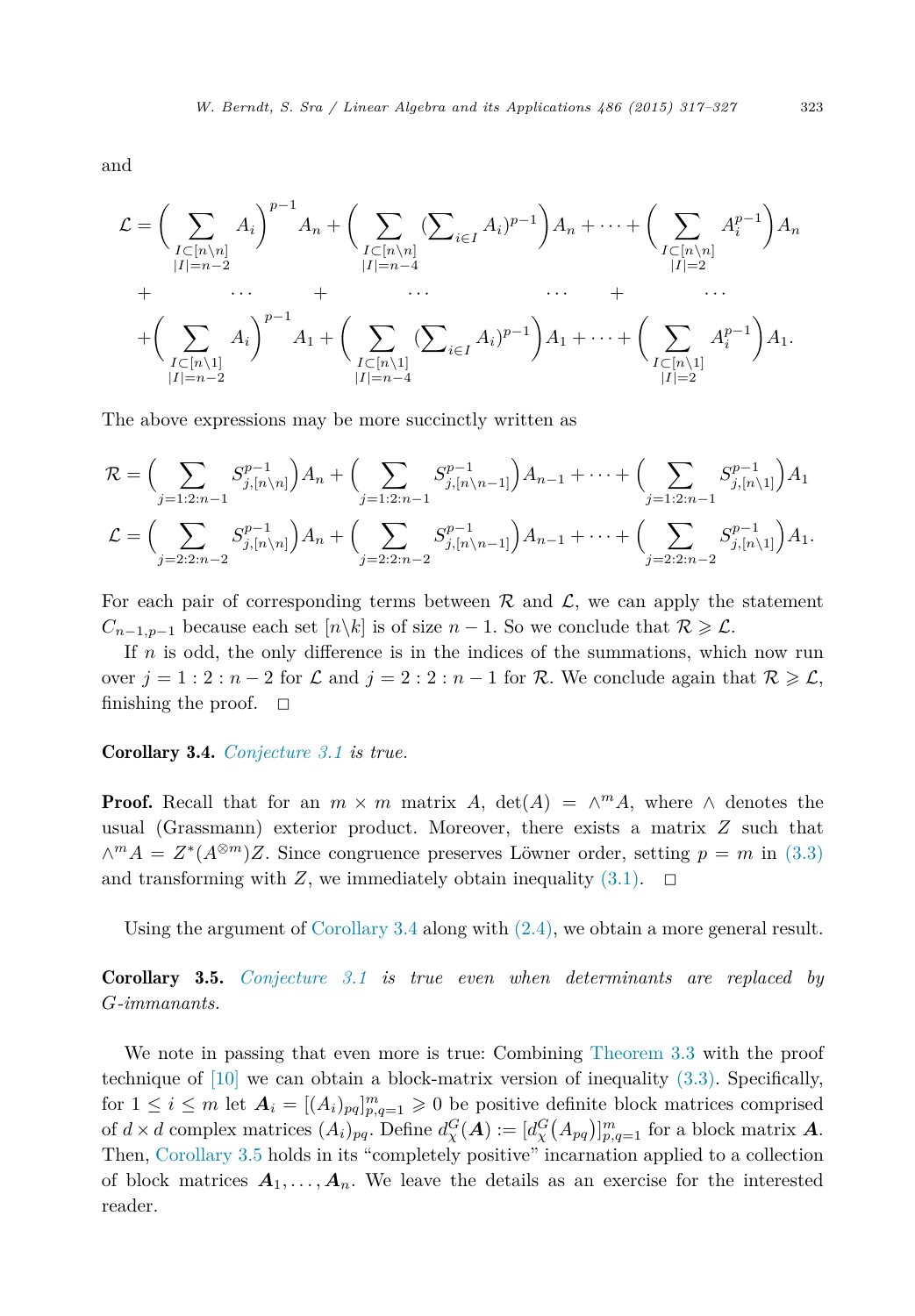# <span id="page-7-0"></span>4. From Popoviciu to Hlawka

In this section we explore the connection with Popoviciu type inequalities alluded to in the introduction. In particular, we follow the proof technique of [Theorem 3.3](#page-4-0) to establish several Popoviciu type inequalities, one of which recovers the multivariable *G*-immanant "superadditivity" inequality of [15, [Theorem 4.1\]](#page-10-0) as a special case.

To simplify notation, we will frequently drop subscripts on summations; hence  $\Sigma$  is understood to mean  $\sum_{i=1}^{n}$  or  $\sum_{k=1}^{n}$ , the choice being clear from context.

For a convex function  $f : \mathbb{R} \to \mathbb{R}$  and scalars  $x_1, \ldots, x_k$  Jensen's inequality says that

$$
f(x_1) + \cdots + f(x_k) \geqslant kf\left(\frac{x_1 + \cdots + x_k}{k}\right).
$$

After Jensen's inequality, Popoviciu's inequality may be considered as the next-tosimplest inequality for convex functions. We restate it here.

**Proposition 4.1.** If f is a convex function on a real interval I and  $x_1, x_2, x_3 \in I$ , then

$$
f(x_1) + f(x_2) + f(x_3) + 3f\left(\frac{x_1 + x_2 + x_3}{3}\right) \ge 2\left(f\left(\frac{x_1 + x_2}{2}\right) + f\left(\frac{x_1 + x_3}{2}\right) + f\left(\frac{x_2 + x_3}{2}\right)\right)
$$
\n(4.1)

Formally, inequality (4.1) resembles Hlawka's inequality (up to scaling factors, which are actually crucial). This resemblance motivates us to examine if some known generalizations to Popoviciu's inequality for scalars also extend to positive operators.

We begin with the following generalization of  $(4.1)$  given by Cirtoaje [\[3\].](#page-10-0)

**Proposition 4.2.** Let f be convex on a real interval I, and  $x_1, x_2, \ldots, x_n \in I$ . Then,

$$
f(x_1) + \dots + f(x_n) + \frac{n}{n-2} f\left(\frac{x_1 + \dots + x_n}{n}\right) \ge \frac{2}{n-2} \sum_{i < j} f\left(\frac{x_i + x_j}{2}\right).
$$

Comparing the case  $n = 3$  (4.1) with the Hlawka inequality [\(1.1\),](#page-0-0) it is clear that  $kf\left(\frac{x_1 + \cdots + x_k}{k}\right)$ ) should correspond to  $||a_1 + \cdots + a_k||$ . In terms of tensor sums, after multiplying with  $(n-2)$ , we are led to conjecture  $(4.2)$ , which turns out to be true.

**Theorem 4.3.** Let  $A_1, \ldots, A_n$  be positive definite operators. Then for each integer  $p \geqslant 1$ ,

$$
(n-2)\sum A_i^p + \left(\sum A_i\right)^p \ge \sum_{i < j} (A_i + A_j)^p. \tag{4.2}
$$

**Proof.** The proof is similar to the one of [Theorem 2.1.](#page-2-0) We proceed by induction on p. For  $p = 1$ , both sides of (4.2) are equal to  $(n-1) \sum A_i$ ; for  $p = 2$  we again have equality,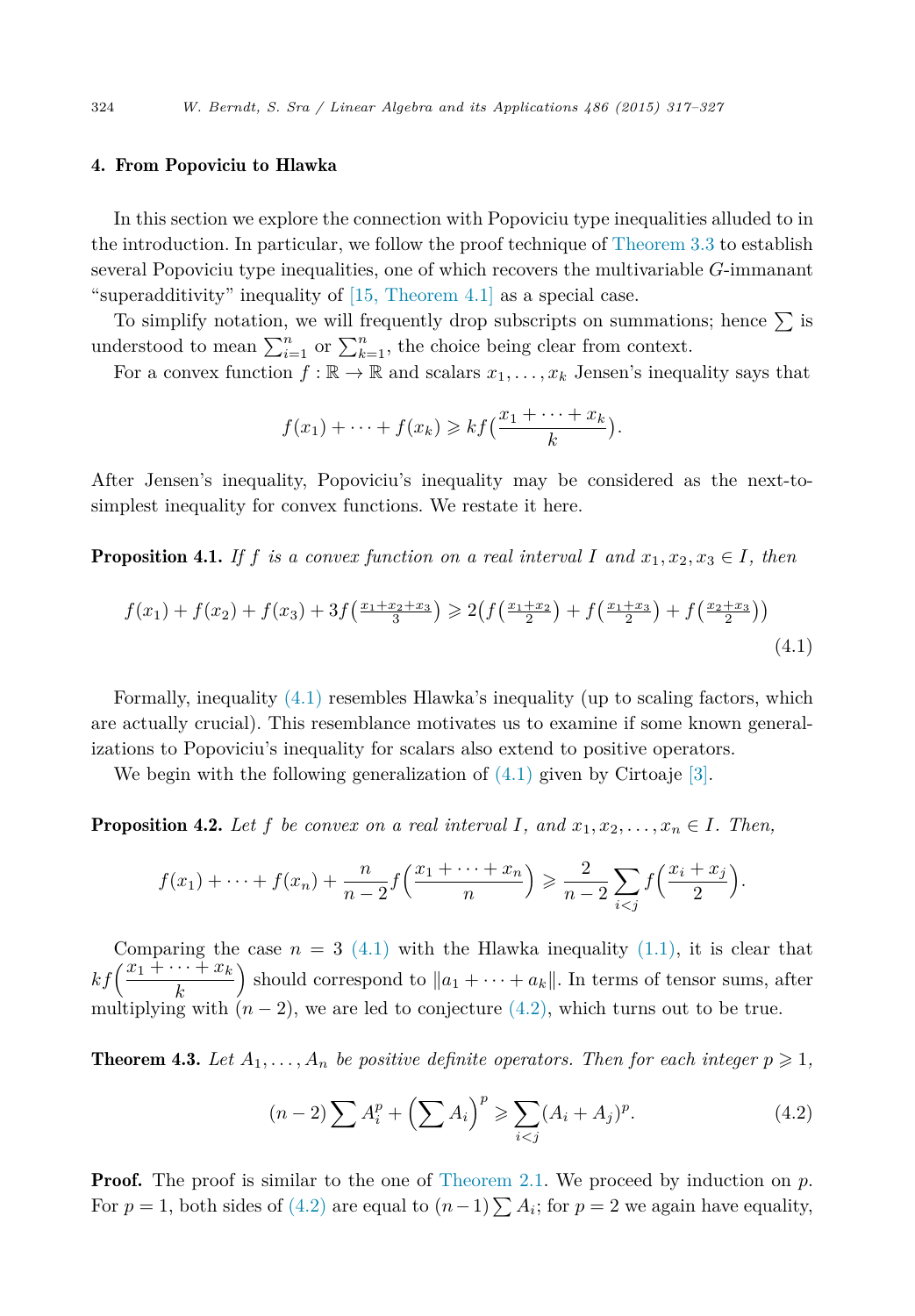since both sides of  $(4.2)$  are equal to

$$
(n-1)\sum A_i^2 + \sum_{i < j} (A_i A_j + A_j A_i).
$$

Assume for the inductive step that  $(4.2)$  holds for some integer  $p \ge 2$ . Then for  $p + 1$ ,

$$
\begin{split}\n&\left(\sum A_{i}\right)^{p+1} + (n-2)\sum A_{i}^{p+1} \\
&= \underbrace{\left(\sum A_{i}\right)^{p}\left(\sum A_{k}\right) + (n-2)\sum A_{i}^{p}\sum A_{k}}_{i < j} - (n-2)\sum_{i < j} (A_{i}^{p}A_{j} + A_{j}^{p}A_{i}) \\
&\geqslant \sum_{i < j} (A_{i} + A_{j})^{p}\sum A_{k} - (n-2)\sum_{i < j} (A_{i}^{p}A_{j} + A_{j}^{p}A_{i}) \\
&= \sum_{i < j} (A_{i} + A_{j})^{p+1} + \sum_{i < j} (A_{i} + A_{j})^{p}\sum_{k \notin \{i, j\}} A_{k} - (n-2)\sum_{i < j} (A_{i}^{p}A_{j} + A_{j}^{p}A_{i}) \\
&\geqslant \sum_{i < j} (A_{i} + A_{j})^{p+1} + \sum_{i < j} (A_{i}^{p} + A_{j}^{p})\sum_{k \notin \{i, j\}} A_{k} - (n-2)\sum_{i < j} (A_{i}^{p}A_{j} + A_{j}^{p}A_{i}) \\
&= \sum_{i < j} (A_{i} + A_{j})^{p+1}.\n\end{split}
$$

The first inequality follows from the induction hypothesis applied to the underbraced term, while the second inequality follows from superadditivity [Proposition 1.1\(](#page-2-0)iv). The final equality is easy to verify: Fix  $i = 1$ , then the second term yields for each  $j = 2, \ldots, n$ the product of  $A_1^p$  with  $(n-2)$  of the  $A_k$ 's  $(k \neq 1)$ , so for each  $k \neq 1$  the product  $A_1^p A_k$ occurs  $(n-2)$  times, and so it does also in the negative term. By symmetry, the same holds for all  $i$ .  $\Box$ 

**Corollary 4.4.** Let  $A_1, \ldots, A_n$  be positive definite, and let  $d_{\chi}^G$  be as in [\(2.3\)](#page-3-0). Then,

$$
(n-2)\sum d_{\chi}^{G}(A_i) + d_{\chi}^{G}(\sum A_i) \geqslant \sum_{i < j} d_{\chi}^{G}(A_i + A_j).
$$

Corollary 4.4 combined with the superadditivity inequality [Proposition 1.1\(](#page-2-0)iv) for the appropriate pairs of indices implies the following result of Paksoy et al. [\[15\].](#page-10-0)

**Corollary 4.5.** *(See [15, [Theorem 4.1\].](#page-10-0)) Let*  $A_1, \ldots, A_n$  *and*  $d^G_\chi$  *be as in Corollary 4.4. Then,*

$$
d_{\chi}^{G}(A_1 + \ldots + A_n) \geqslant \sum_{i \neq j} d_{\chi}^{G}(A_i + A_j) - (n-2)d_{\chi}^{G}(A_i) \qquad \text{for each } i = 1, \ldots, n.
$$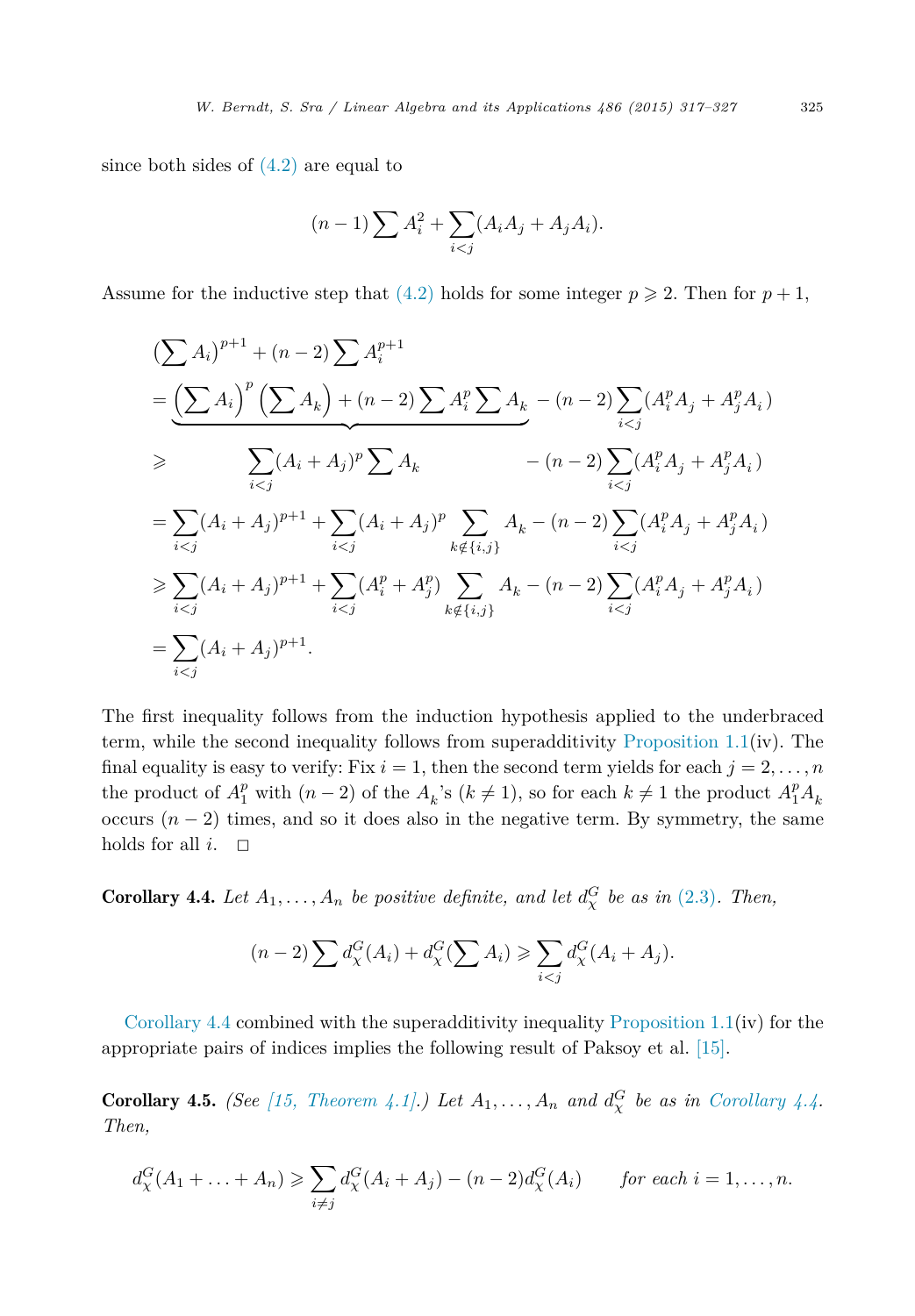<span id="page-9-0"></span>Before stating the most general result in this direction, we mention an intermediate generalization of Popoviciu's inequality, which we call *Popoviciu–Cirtoaje–Zhao inequality*. <sup>1</sup> It states the following:

**Proposition 4.6.** If f is a convex function on a real interval I and  $x_1, x_2, \ldots, x_n \in I$ , *then for*  $2 \leq m \leq n$ *,* 

$$
\binom{n-2}{m-1} (f(x_1) + \dots + f(x_n)) + n \binom{n-2}{m-2} f\left(\frac{x_1 + \dots + x_n}{n}\right)
$$
  
\n
$$
\geq m \sum_{i_1 < \dots < i_m} f\left(\frac{x_{i_1} + \dots + x_{i_m}}{m}\right)
$$

The corresponding generalization of [Theorem 4.3](#page-7-0) is

**Theorem 4.7.** Let  $A_1, \ldots, A_n$  be positive definite operators. Then for each integer  $p \geqslant 1$ ,

$$
\binom{n-2}{m-1} \sum A_i^p + \binom{n-2}{m-2} \left( \sum A_i \right)^p \ge \sum_{i_1 < \dots < i_m} (A_{i_1} + \dots + A_{i_m})^p. \tag{4.3}
$$

Instead of proving Theorem 4.7, we move on to the most general Popoviciu type inequality for tensors, motivated by a scalar case partially treated in [\[4\].](#page-10-0)

**Theorem 4.8.** Let  $A_1, \ldots, A_n$  be positive definite operators. Let  $S_{k,[n]}^p$  be defined as in  $(3.2)$ *. Then for integers*  $1 \leq k < \ell < m \leq n$ ,

$$
\frac{m-\ell}{k\binom{n}{k}}S_{k,[n]}^p+\frac{\ell-k}{m\binom{n}{m}}S_{m,[n]}^p\geqslant \frac{m-k}{\ell\binom{n}{\ell}}S_{\ell,[n]}^p.
$$

We omit the proof for brevity; it can be obtained by following the inductive technique developed above. It should be mentioned that the corresponding inequality for convex functions only holds for certain choices of  $k, \ell, m$  [\[4\].](#page-10-0)

#### Acknowledgements

We are thankful to the MathOverflow site for bringing the authors together to work on this paper (see mathoverflow.net/ $q/182181$ ).

# References

[1] R. Bhatia, Positive Definite Matrices, Princeton [University](http://refhub.elsevier.com/S0024-3795(15)00496-6/bib6268617469613037s1) Press, 2007.

<sup>1</sup> This scalar inequality was proposed by Yufei Zhao (username Billzhao) and Vasile Cirtoaje (username Vasc) on the website AoPS [\[3\]](#page-10-0) and was soon proved by Darij Grinberg in the same thread.